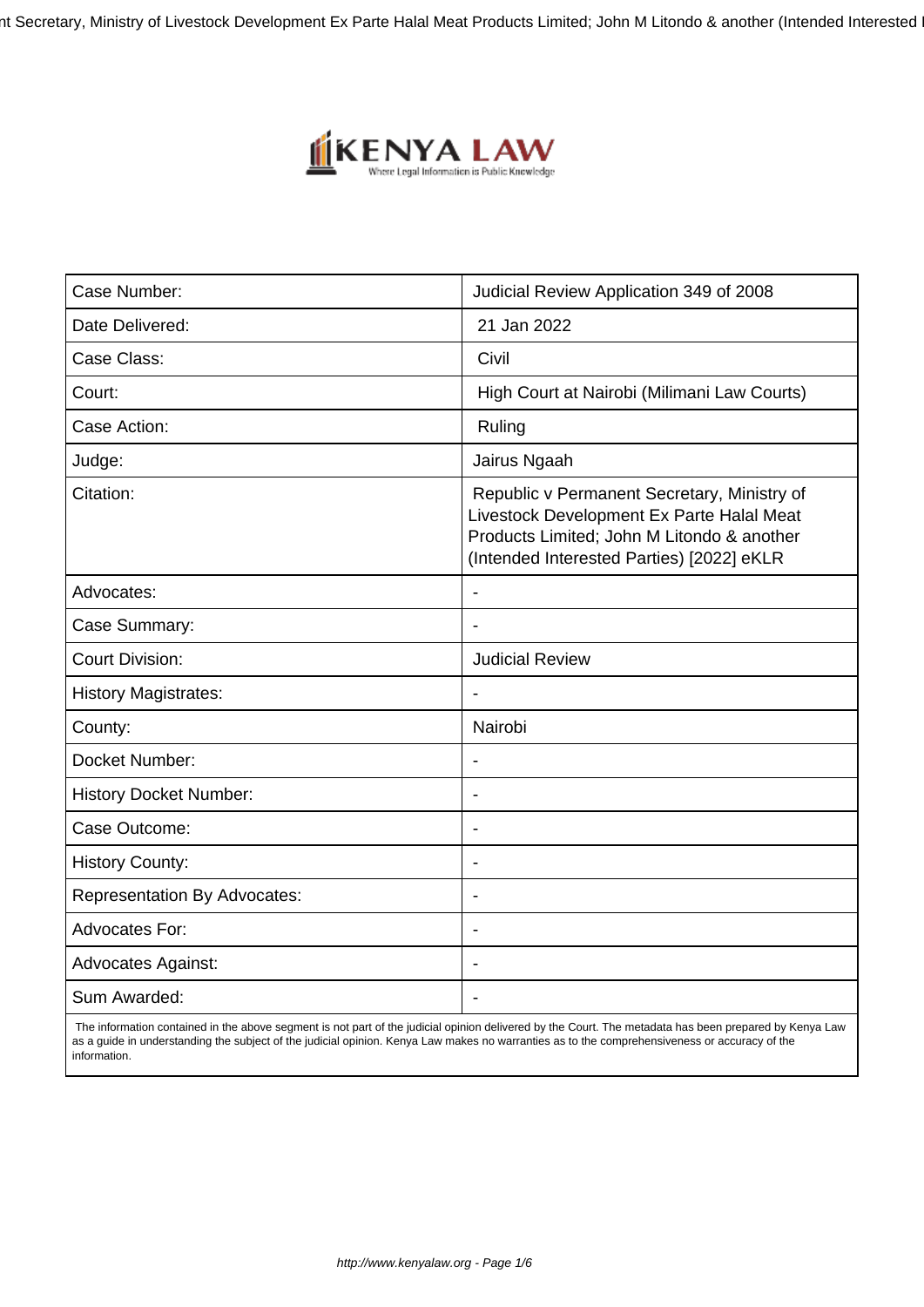nt Secretary, Ministry of Livestock Development Ex Parte Halal Meat Products Limited; John M Litondo & another (Intended Interested

## **REPUBLIC OF KENYA**

## **IN THE HIGH COURT OF KENYA**

# **AT NAIROBI**

## **JUDICIAL REVIEW DIVISION**

### **JR. APPLICATION NO.349 OF 2008**

**REPUBLIC...................................................................................................................................................APPLICANT**

### **-VERSUS-**

## **THE PERMANENT SECRETARY, MINISTRY OF**

**LIVESTOCK DEVELOPMENT..........................................................................................RESPONDENT**

**EX PARTE: HALAL MEAT PRODUCTS LIMITED............EX PARTE APPLICANT**

**ENG.JOHN.M. LITONDO...1ST INTENDED INTERESTED PARTY/APPLICANT**

**ESTATE OF THE LATE**

**ROBERTSON-DUNN................2ND INTENDED INTERESTED PARTY/APPLICANT**

### **RULING**

Before court are two notices of motion respectively dated 16 November 2020 and 18 January 2021; they have been filed by the 1st and 2<sup>nd</sup> Intended Interested Parties respectively. Both the applications have been filed under Order 1 Rule 10 of the Civil Procedure Rules and Section 3A of the Civil Procedure Act, cap. 21. The prayers in the first motion have been framed as follows:

*i) THAT this Application be certified urgent and due to the urgency thereof service in the first instance be dispensed with.*

*ii) THAT this Honourable Court be pleased to enjoin the Intended Interested Party as an Interested Party in this matter.*

*iii) THAT upon inter partes hearing of this Application, the Honourable Court be pleased to grant the Interested party leave to file pleadings as pertains this matter.*

*iv) THAT upon interpartes hearing and determination of this application, the Honourable Court do issue an order directing that the share payments to be paid to the interested party on account of award/decree appertaining to the Judgement in favour of the ex parte Applicant herein in HCCC 1655 of 1986-Halal Meat Products vs. AG herein as confirmed by the Court of Appeal be made directly to the Interested Party through their Advocates on record.*

*v) THAT upon interpartes hearing and determination of this application, the Defendant and Plaintiff be ordered to disclose the agreement/discussions or consents they have made in relation to the payment of the decretal award and the costs thereof.*

*vi) THAT the costs of this Application be in the cause."*

The  $2<sup>nd</sup>$  application seeks, more or less, similar prayers; they are couched as follows: "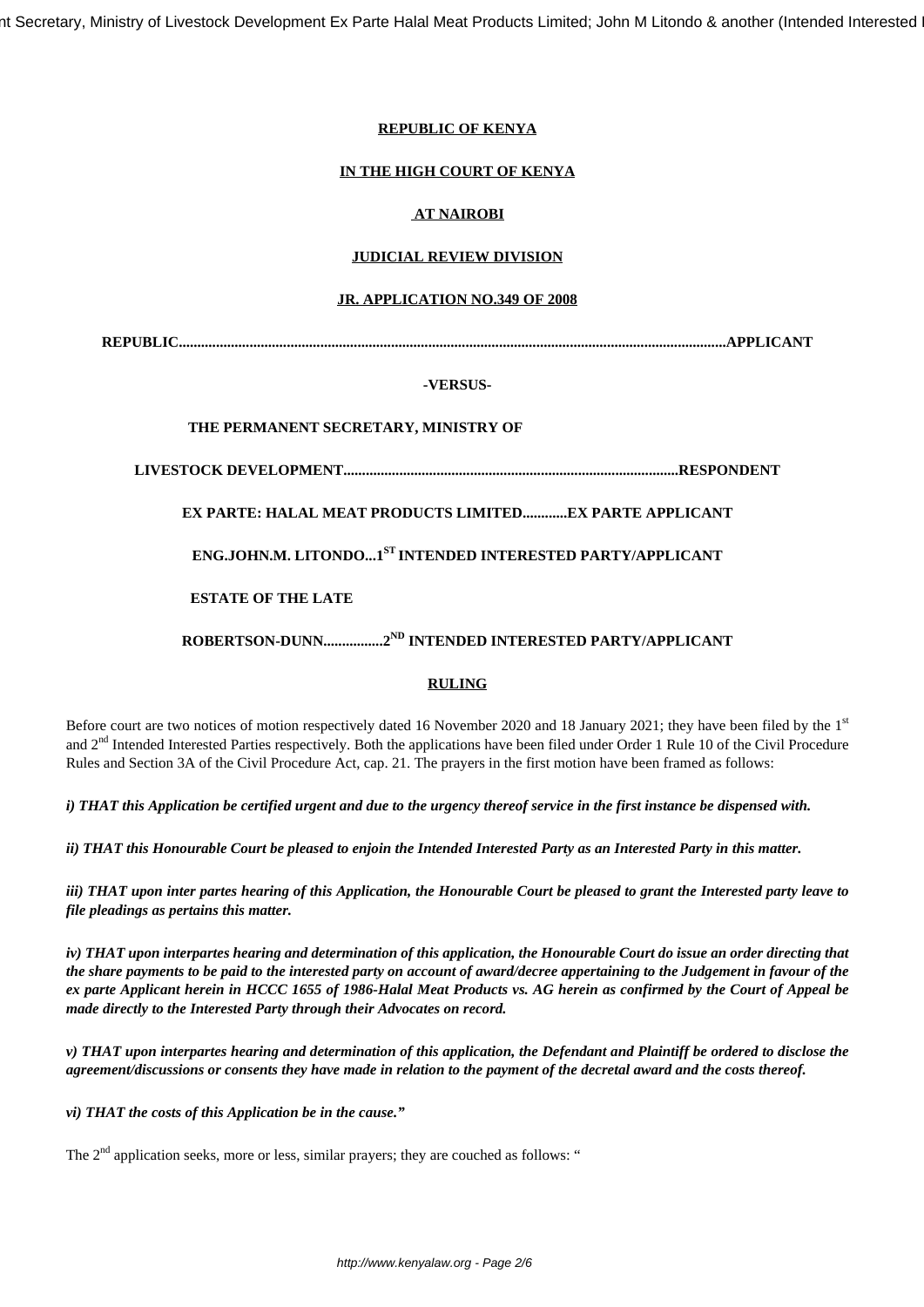*i) THAT this Application be certified urgent and due to the urgency thereof service in the first instance be dispensed with.*

*ii) THAT this Honourable Court be pleased to enjoin the Intended 2nd Interested Party as a 2nd Interested Party in this matter.*

*iii) THAT upon inter partes hearing of this Application, the Honourable Court be pleased to grant the Interested party leave to file pleadings as pertains this matter.*

*iv) THAT upon interpartes hearing and determination of this application, the Honourable Court do issue an order directing that the share payments to be paid to the interested party on account of award/decree appertaining to the Judgement in favour of the ex parte Applicant herein in HCCC 1655 of 1986-Halal Meat Products vs. AG herein as confirmed by the Court of Appeal be made directly to the Interested Party through their Advocates on record.*

*v) THAT upon interpartes hearing and determination of this application, the Defendant and Plaintiff be ordered to disclose the agreement/discussions or consents they have made in relation to the payment of the decretal award and the costs thereof.*

*vi) THAT the costs of this Application be in the cause."*

The motions are based on similar grounds on the face of the motions and are supported by the affidavits of Eng. John M. Litondo and Diana Morris respectively.

In his affidavit, the 1<sup>st</sup> interested party has deposed that following this Honourable Court's directions in **Civil Case No. 1655 of 1986** to the effect that the loss suffered by the plaintiff in that case be assessed to enable the court make an informed decision, the 1<sup>st</sup> Intended Interested Party together with the Late Robertson Dunn were engaged by the applicant for their professional services to undertake the assessment exercise. The two completed the task for which they were engaged and submitted a report which was adopted by the court as evidence in the proceedings that ended in the *ex parte* applicant's favour.

Upon the conclusion of the suit, judgment was entered in favour of the Plaintiff on 7 October,2005 by the Honourable Lady Justice Gacheche (as she then was) in the following terms:

*i)* **THAT** *judgement be and is hereby entered against the Government in the sum of Kshs. 1,807,772,000/= as per plaint;*

### *ii)* **THAT,** *the awards herein shall earn interest at court rates till payment in full;*

### *iii)* **THAT,** *professional fees for the Plaintiff's Surveyors, Engineers and Contractors are hereby granted at 7.5% of the above award."*

The Respondent appealed against the decision but the appeal was dismissed on 29 July 2016.

It has been deposed that the Intended Interested Parties are owed by the applicant but that the Respondent has blatantly refused or neglected to honour the said Decree. Instead, it has been engaged in secret negotiations with the Applicant as a result of which an agreement has been reached that payments in satisfaction of the decree be made to the applicant by the Respondent. But there is no information on when the amounts owed to the professionals, in particular, the Intended Interested Parties, will be settled. It is for these reasons that the Intended Interested parties seek to be included in these proceedings.

Mohamed Ali Motha, the Director of the Applicant swore and filed a replying Affidavit opposing the applications.

The affidavit, by and large, reproduces what transpired in the in **Civil Case No**. **1655 of 1986** reiterating that the proceedings which the Intended Interested Parties seek to be incorporated in arise out of the judgment that was obtained in that civil suit.

There is not much of a dispute on facts that I consider material to the interested parties' applications. It is apparent from the record itself that as early as 1986, the *ex parte* applicant filed a civil against the Attorney General who was obviously sued on behalf of the Government. The civil suit was concluded in favour of the *ex parte* applicant in October 2005. In 2008, the applicant sought to enforce the judgment and decree and, in that regard, filed a judicial review application seeking in the main, an order for mandamus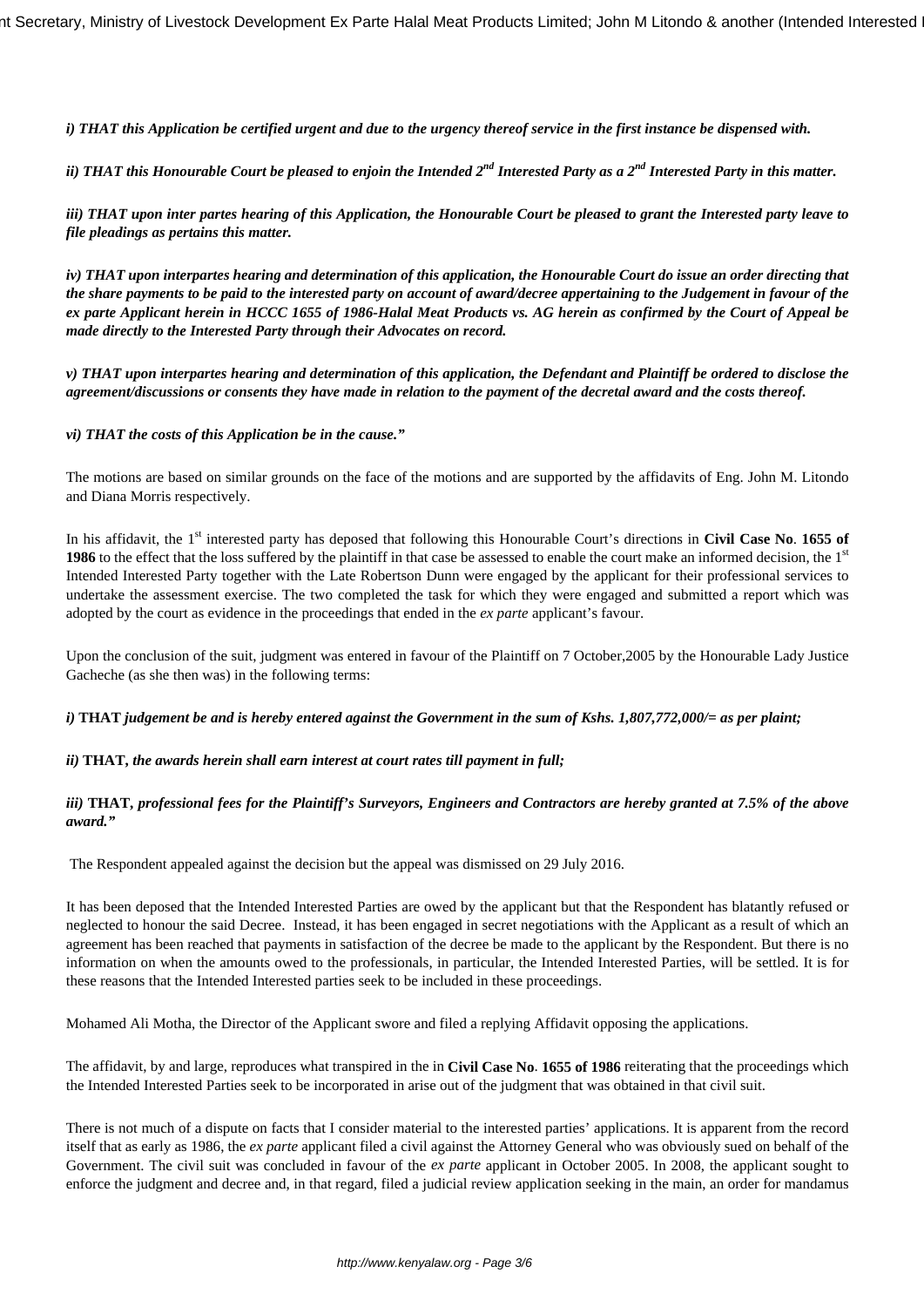to compel the Permanent Secretary, Ministry of Livestock Development to settle to the money decree. The application was granted and the order for mandamus duly issued in November 2008.

It would appear that despite the issuance of the order of mandamus, the decretal sum was not settled as a result of which the applicant filed an application to commit the Permanent Secretary in the parent ministry and who is named as the respondent in these proceedings, to civil jail. The application is dated 20 June 2019 and was filed in court on 21 June 2019. As far as I can gather from the record, this is the application in which the Intended Interested Parties seek to be joined as interested parties and, it would appear, prior to the Intended Interested Parties' applications, it was the only application pending for determination.

The judgment out of which the applicant obtained the order for mandamus was in favour of the applicant alone; it is obvious that the Intended Interested Parties were not part of that suit hence their present applications. It is not in doubt that part of the award made to the applicant in the civil claim was to cater for the fees for the professionals that the applicant engaged in prosecution of his suit and that these professionals may have included the Intended Interested Parties.

But the fact remains that the suit was exclusively the applicant's and whatever was awarded as the amount due to the Intended Interested Parties was part of the award that was made to the applicant. In these circumstances, I doubt that the Intended Interested Parties can proceed as if they obtained judgment and eventually a decree which they can execute against the applicant in these proceedings. The execution proceedings which the Intended Interested Parties are bidding to join were specific and restricted to the applicant as the decree-holder and against the state, the judgment debtor.

In any event, it is worth noting that the judgment did not specifically single out the Intended Interested Parties as the "*Plaintiff's Surveyors, Engineers and Contractors*" who were entitled to the 7.5% of the award made. Granted, it is possible that the Intended Interested Parties could be the only persons or entities that the Court may have been referring to but whether they were or not is a question that, in my humble view, would be determined in separate and distinct proceedings between the Intended Interested Parties and the applicant. I suppose it is in such proceedings that the Intended Interested Parties could have obtained a judgment and a decree of their own which they could properly execute against the applicant.

Considering that the court in **Civil Case No**. **1655 of 1986** was particular in its judgment that 7.5% of the total award made to the applicant was to cater for fees for the surveyors, engineers and contractors which the applicant contracted, the judgment and decree which the Intended Interested Parties could have possibly obtained against applicant would have been of particular interest to this Honourable Court while considering the order of mandamus in execution of the decree obtained in **Civil Case No**. **1655 of 1986**.

But as it stands now, the order of mandamus has already been made. The proceedings which the Intended Interested Parties could have joined as interested parties, assuming they had obtained the money decree against the applicant, were concluded culminating in that particular order. As has been noted, the order of mandamus was granted in November, 2008 about fourteen years ago.

I note that the Intended Interested Parties invoked Order 1 Rule 10 of the Civil Procedure Rules in their applications. To be precise, it is Order 1 Rule 10(2) of these rules that caters of situations when the court may order joinder of parties; that rule reads as follows:

# *Order 1 Rule 10 (2)*

*The court may at any stage of the proceedings, either upon or without the application of either party, and on such terms as may appear to the court to be just, order that the name of any party improperly joined, whether as plaintiff or defendant, be struck out, and that the name of any person who ought to have been joined, whether as plaintiff or defendant, or whose presence before the court may be necessary in order to enable the court effectually and completely to adjudicate upon and settle all questions involved in the suit, be added. (Emphasis added).* 

The Intended Interested Parties seek to join the proceedings neither as 'plaintiffs' nor as 'defendants'. Assuming these rule is applicable to judicial review proceedings, they would be in the category of persons or parties '*whose presence before court may be necessary in order to enable the court effectually and completely to adjudicate upon and settle all questions involved in the suit'.* 

But the suit in which the Intended Interested Parties may have argued that their presence was necessary for the effectual and complete determination of the questions involved has, as noted, already been determined. If they had sought to join the judicial review proceedings for the order of mandamus to pay the decretal sum awarded in **Civil Case No**. **1655 of 1986**, the question of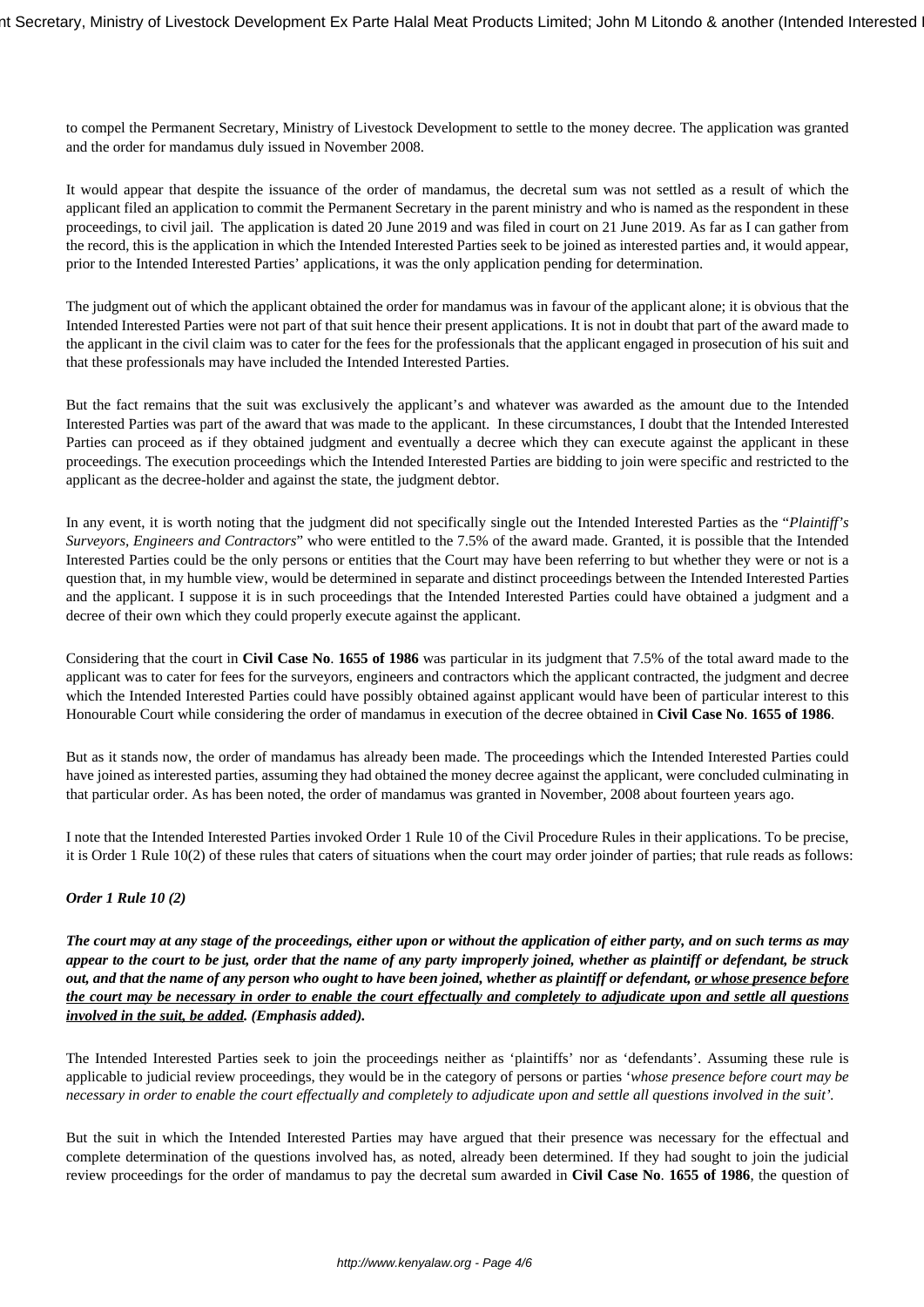their entitlement to part of that sum would have been a pertinent question that the court was bound to consider and, for that reason, to include the Intended Interested Parties in the suit in order to adjudicate upon and settle all questions involved in the suit.

Though it may not make any difference to the fate of the Intended Interested Parties' course, a more pertinent rule would have been Order 53 Rule 3(4) of the Civil Procedure Rules. It is under this rule that this Honourable Court has the leeway to include any other party in judicial review proceedings if in the opinion of the court such a party, though not named, ought to have been served with motion. I dare say that, of the several reasons that may inform the discretion of the court to include any other party to the proceedings besides those named, the need to effectually and completely adjudicate upon and settle all questions involved in the suit as contemplated under Order 1 Rule 10 (2) is certainly one of these reasons. That rule reads as follows:

*If on the hearing of the motion the High Court is of the opinion that any person who ought to have been served therewith has not been served, whether or not he is a person who ought to have been served under the foregoing provisions of this rule, the High Court may adjourn the hearing, in order that the notice may be served on that person, upon such terms (if any) as the court may direct.*

Considering the Intended Interested Parties' stake in the judgment in **Civil Case No**. **1655 of 1986,** it is quite likely that the court would have ordered that the substantive motion seeking the order of mandamus be served upon them so that the question of the manner of payment of their share of the award would have been adjudicated upon and resolved; this is on the assumption that the extent of their claim was not in dispute or, perhaps, they had obtained a decree of their own against the applicant considering that the judgment in the **Civil Case No**. **1655 of 1986 d**id not provide in specific terms who the **"**Surveyors, Engineers and Contractors" that the applicant had contracted were.

And even if the court had not invited the Intended Interested Parties *suo motu,* nothing would have stopped them from moving the court for appropriate orders to be joined to the judicial review proceedings for the mandamus order under the same rubric of Order 53. Rule 3 (4) of the Civil Procedure Rules.

Be that as it may, from whichever angle one looks at the Intended Interested Parties' applications, whether it is from the perspective of Order 53. Rule 3 (4) or Order 1 Rule 10(2) of the Civil Procedure Rules, one thing is certain; that the circumstances under which the Intended Interested Parties would have joined the proceedings in which the applicant sought to enforce payment of the decretal sum no longer subsist.

As earlier noted, the application for mandamus was filed way back in 2008 and the order for mandamus for payment of the decretal sum was issued on 21 November 2008. The window for the Intended Interested Parties to join the judicial review proceedings in the manner they have sought in their present applications was shut the moment those proceeding were concluded.

The Supreme Court set out the parameters for including a party in any proceedings as an interested party in **Francis Karioki Muruatetu & another v Republic & 5 others [2016] eKLR** where it held as follows:

*"From the foregoing legal provisions, and from the case law, the following elements emerge as applicable where a party seeks to be enjoined in proceedings as an interested party:*

*One must move the Court by way of a formal application. Enjoinment is not as of right, but is at the discretion of the Court; hence, sufficient grounds must be laid before the Court, on the basis of the following elements:*

*i. The personal interest or stake that the party has in the matter must be set out in the application. The interest must be clearly identifiable and must be proximate enough, to stand apart from anything that is merely peripheral.*

*ii. The prejudice to be suffered by the intended interested party in case of non-joinder must also be demonstrated to the satisfaction of the Court. It must also be clearly outlined and not something remote.*

*iii. Lastly, a party must, in its application, set out the case and/or submissions it intends to make before the Court, and demonstrate the relevance of those submissions. It should also demonstrate that these submissions are not merely a replication of what the other parties will be making before the Court.''*